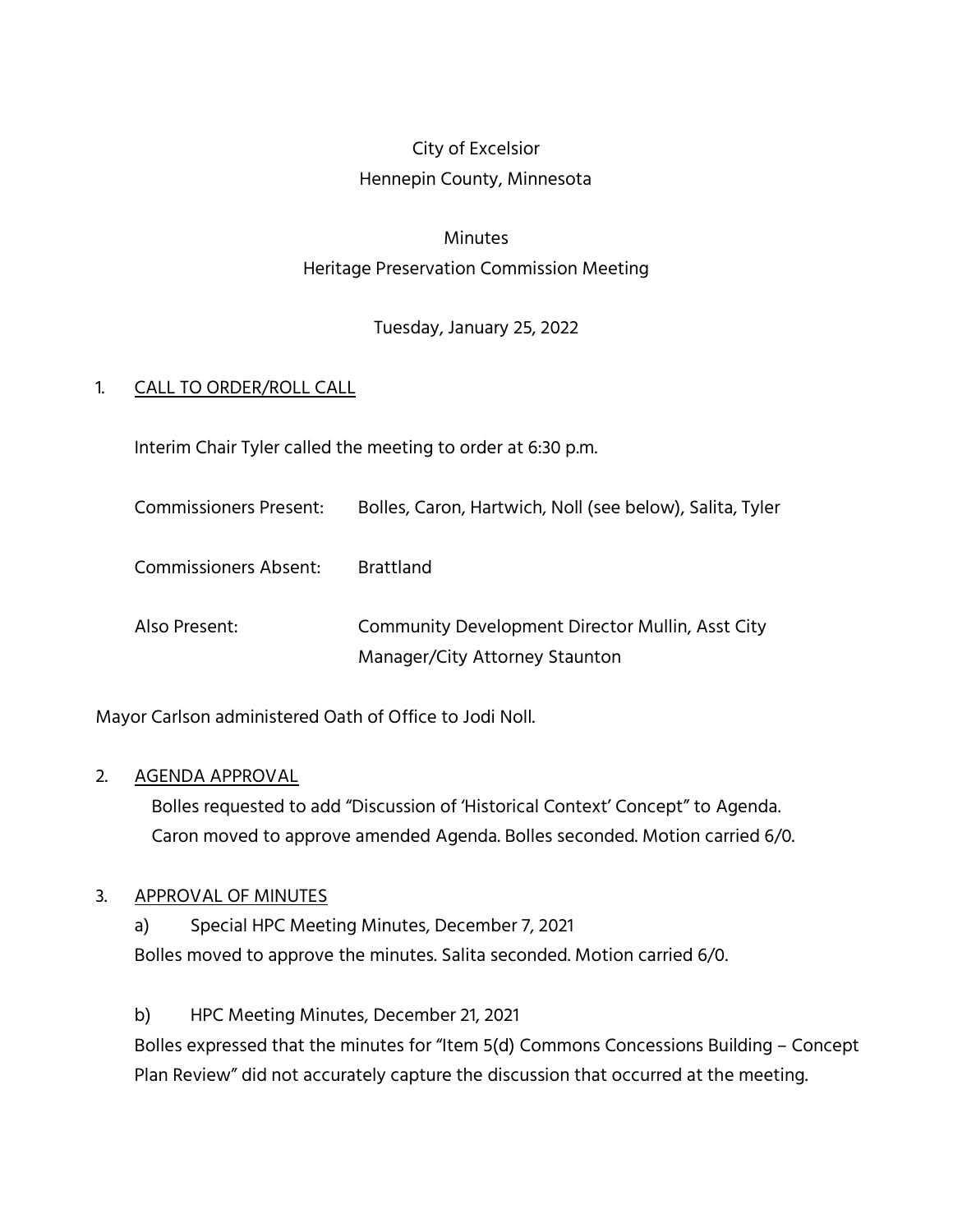Minutes Heritage Preservation Commission January 25, 2022 Page 2 of 3

Specifically, the language "historic context of The Commons" is not accurate.

In addition, under Item 5(e) the correct name is Laura Ivey.

Staff will revise the Minutes.

Caron moved to continue the Minutes to the February meeting. Hartwich seconded. Motion 6-0.

#### 4. CITIZEN REPORTS OR COMMENTS

5. PUBLIC HEARING

#### 6. DISCUSSION ITEMS

- **a)** HPC Meeting Dates in 2022 The regular meeting date in 2022 will be the fourth Tuesday of the month. Staff will verify with Commissioner Brattland that it works for him.
- **b)** CLG Grant update

#### 6. COMMUNICATIONS and REPORTS

- a) City Council Meeting Monday, February 7, 2022
- b) Next HPC Meeting Tuesday, February 15, 2022
- c) Administrative Site Alteration Approvals
- d) Recent City Council Actions
- e) Community for the Commons Updates
- f) Other Updates
- 7. ADJOURNMENT